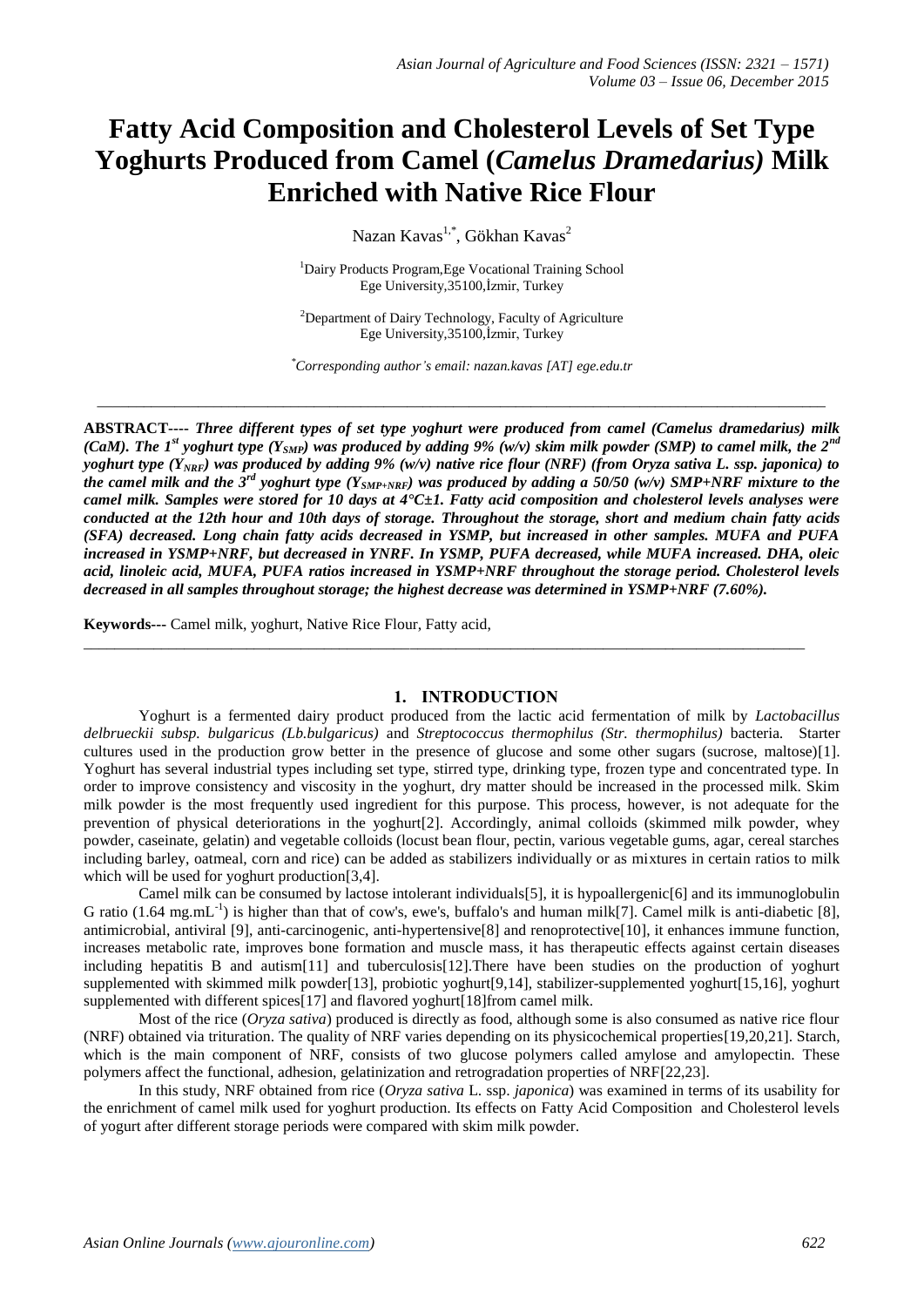# **2. MATERIAL AND METHODS**

### *2.1.Raw camel, Native rice flour, freeze-dried yogurt culture and Skim milk powder*

Raw camel (*Camelusdramedarius)* milk (CaM) used in the study was obtained from a local camel farm in Sarayköy, Denizli (Turkey). Native rice flour (NRF)(content data according to the producer: fat 0.70%; protein 6.79%; starch 85.42%; amylose %18.22, amylopectin 65.20%; moisture 6.12% and ash 0.35%) produced from *Oryza sativa* L. ssp. *japonica* was obtained from a local company in Turkey. JOINTEC VB530 freeze-dried yogurt culture was obtained from CSL laboratories (Strade per Merlino, 3,26839, Italy). Skim milk powder(content data according to the producer: fat 0.48%; protein 35.12%; lactose 51.14%) was obtained from Pınar Sut Inc. (Kemalpaşa, Izmir, Turkey). Yoghurt samples were produced in pilot plants in Ege University, Faculty of Agriculture, Department of Dairy Technology.

### *2.2.Set Type Yoghurt Production*

Set type yoghurts were produced from camel milk enriched with skimmed milk powder (SMP), natural rice flour (NRF) and SMP + NRF with starter cultures (*Lb. bulgaricus*and *Str. thermophilus)*. Camel milk was divided into three parts. 9% (w/v) SMP ( $Y_{SNP}$ ) was added to the 1st part, 9% (w/v) NRF ( $Y_{NRF}$ ) was added to the 2nd part and 4.5% (w/v) NRF + 4.5% (w/v) SMP ( $Y_{\text{SMP+NRF}}$ ) was added to the 3rd part. The SMP ratio added to the milk was higher than the reference value reported by Salih and Hamid[13] (7% skim milk powder). NRF ratio was determined based on the results of preliminary trials. In the preliminary trials,  $4\%$  (w/v),  $5\%$  (w/v),  $7\%$  (w/v) and 9% (w/v) NRF were added. The best results regarding appearance, structure-consistancy, and flavor-aroma was achieved with the 9% (w/v) treatment. Rice flour, as recommended by Schmidt et al.[24], was added not modified but in natural form. Milks were pasteurized considering the maximum gelatinization temperature [25]of low amylose (18.22%) at 85°C for 20 minutes and cooled to 42-43°C. Each treatment was inoculated with 3% starter cultures and left to incubate. Incubation was stopped at pH 4.60 (approximately 12 hours) and stored at 4°C $\pm$ 1 for 10 days. On the 12<sup>th</sup> hour, 1<sup>st</sup>, 5<sup>th</sup>, 7<sup>th</sup> and 10<sup>th</sup> days, physicochemical, rheological, microbiological and sensory analyses were carried out.

# *2.3.Determination of Fatty Acid Composition of Samples*

#### *2.3.1.Oil extraction and preparation of fatty acid methyl ester*

Each sample was homogenized and fat was obtained by extraction[26]. Fatty acid methyl esters were prepared according to[27] and analyzed by gas chromatography (GC) (Chromatography: Supelco SP-2380 fused silica capillary column, 60m0.25mm i.d., 0.2 mm film thickness; Supelco Inc., Bellefonte, PA, USA) with a flame ionizing detector (Hewlett-Packard GC model 6890). Injection volume was 1µL. GC oven temperature was programmed as increasing from 100 °C to 220 °C at 4°C/min. Injector and detector temperature were 300°C, carrier gas was helium and the flow rate was 1 mL/min.

# *2.3.2.Determination of Cholesterol in the Samples*

Cholesterol levels of the samples were analyzed according to Ossa et al.[28] and then examined by gas chromatography (GC) (Chromatography;HP 5-silica capillary column (25mx0.32mmi.d., 0.52 mm film thickness, Hewlett-Packard, USA) with a flame ionizing detector (Hewlett-Packard GC model 6890). Injection volume was 1µL. GC detector temperature was 300°C, injector temperature was 280°C and column temperature was 270°C for 15 minutes. Carrier gas was helium and flow rate was 1.5 mL/min.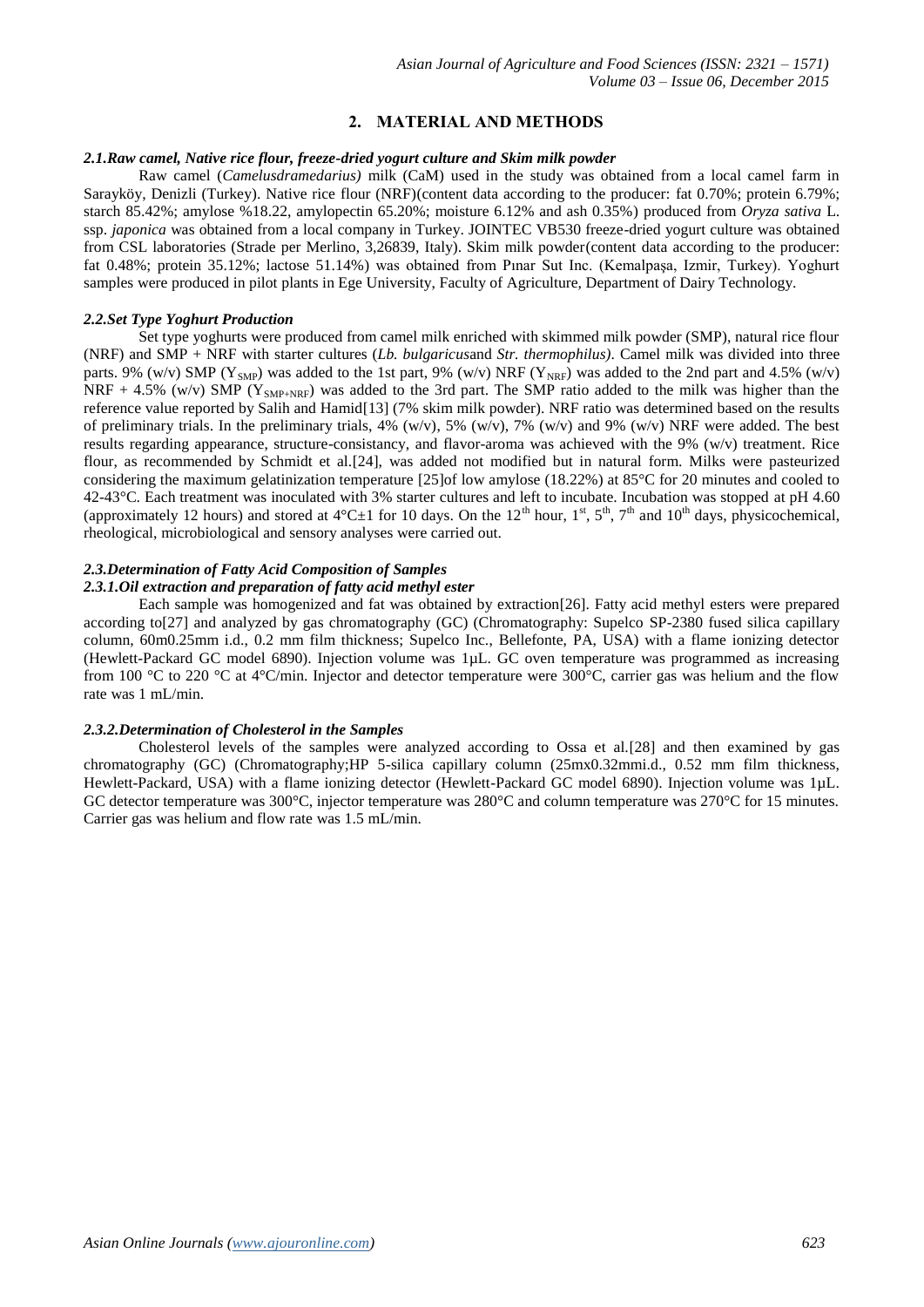# **3. RESULT AND DISCUSSION**

Fatty acid compositions of yoghurts produced from camel milk on the  $12<sup>th</sup>$  hour (X) and the  $10<sup>th</sup>$  day are given in Table 1 and the cholesterol levels are given in Table 2.

| <b>Name of Fatty Acid Methyl Ester</b><br>and Formula of Molecule | $Y_{SMP}$   |        | $Y_{\text{NRF}}$ |             | $Y_{\text{SMP+NRF}}$ |           |
|-------------------------------------------------------------------|-------------|--------|------------------|-------------|----------------------|-----------|
|                                                                   | $\mathbf X$ | Y      | $\mathbf X$      | $\mathbf Y$ | $\mathbf X$          | Y         |
| Butyric Acid Methyl Ester (C4:0)                                  | ND          | ND     | ND               | ND          | ND                   | <b>ND</b> |
| Caproic Acid Methyl Ester (C6:0)                                  | 0.0134      | 0.0128 | 0.0229           | 0.0161      | 0.0278               | 0.0149    |
| Caprylic Acid Methyl Ester (C8:0)                                 | ND          | ND     | ND               | ND          | ND                   | ND        |
| Capric Acid Methyl Ester (C10:0)                                  | 0.0052      | 0.0052 | 0.0053           | 0.0036      | 0.0060               | 0.0052    |
| Undecanoic Acid Methyl Ester (C11:0)                              | ND          | ND     | ND               | $\rm ND$    | ND                   | ND        |
| Lauric Acid Methyl Ester (C12:0)                                  | 0.0414      | 0.0412 | 0.0335           | 0.0319      | 0.0349               | 0.0339    |
| Tridecanoic Acid Methyl Ester (C13:0)                             | 0.0104      | 0.0107 | 0.0071           | 0.0086      | 0.0105               | 0.0112    |
| Myristic Acid Methyl Ester (C14:0)                                | 0.3439      | 0.3365 | 0.3320           | 0.3158      | 0.3514               | 0.3476    |
| Myristoleic Acid Methyl Ester (C14:1)                             | 0.0412      | 0.0377 | 0.0353           | 0.0354      | 0.0480               | 0.0474    |
| Pentadecanoic Acid Methyl Ester (C15:0)                           | 0.0317      | 0.0289 | 0.0263           | 0.0261      | 0.0326               | 0.0313    |
| cis-10- Pentadecanoic Acid Methyl Ester (C15:1)                   | 0.0630      | 0.0612 | 0.0534           | 0.0530      | 0.0611               | 0.0593    |
| Palmitic Acid Methyl Ester (C16:0)                                | 0.9918      | 0.9535 | 1.0167           | 0.9630      | 0.9825               | 0.9620    |
| Palmitoleic Acid Methyl Ester (C16:1)                             | 0.2521      | 0.2667 | 0.2801           | 0.2635      | 0.2906               | 0.3010    |
| Heptadecanoic (Margaric) Acid Methyl Ester C17:0)                 | 0.0283      | 0.0289 | 0.0271           | 0.0251      | 0.0281               | 0.0283    |
| cis-10-Heptadecanoic Acid Methyl Ester (C17:1)                    | 0.0179      | 0.0204 | 0.0218           | 0.0193      | 0.0188               | 0.0198    |
| Stearic Acid Methyl Ester (C18:0)                                 | 0.6751      | 0.6407 | 0.5854           | 0.5642      | 0.6011               | 0.6005    |
| Oleic Acid Methyl Ester (C18:1n9c)                                | 1.0116      | 1.0269 | 0.0174           | 1.0165      | 1.0309               | 1.0366    |
| Linoleic Acid Methyl Ester (C18:2 n6c)                            | 0.0787      | 0.0783 | 0.0945           | 0.0923      | 0.1188               | 0.1192    |
| γ-Linolenic Acid Methyl Ester (C18:3 n6)                          | 0.0063      | 0.0056 | 0.0068           | 0.0061      | 0.0071               | 0.0067    |
| Arachidic Acid Methyl Ester (C20:0)                               | 0.0037      | 0.0041 | 0.0090           | 0.0090      | 0.0071               | 0.0078    |
| cis-11- Eicosenoic Acid Methyl Ester (C20:1)                      | 0.0224      | 0.0364 | 0.0380           | 0.0372      | 0.0330               | 0.0339    |
| cis-11,14-Eicosadienoic Acid Methyl Ester (C20:2)                 | 0.0100      | 0.0183 | 0.0094           | 0.0093      | 0.0120               | 0.0123    |
| Arachidonic Acid Methyl Ester (C20:4n6)                           | 0.0310      | 0.0237 | 0.0128           | 0.0118      | 0.0086               | 0.0056    |
| Behenic Acid Methyl Ester (C22:0)                                 | 0.0060      | 0.0070 | 0.0060           | 0.0068      | 0.0060               | 0.0075    |
| Erucic Acid Methyl Ester (C22:1 n9)                               | ND          | 0.0037 | 0.0086           | 0.0064      | $\rm ND$             | <b>ND</b> |
| Lignoceric Acid Methyl Ester (C24:0)                              | ND          | ND     | ND               | ND          | ND                   | $\rm ND$  |
| DokosahekzaenoikAcid Methyl Ester (DHA) (C22:6n3)                 | 0.0038      | 0.0041 | 0.0064           | 0.0039      | 0.0038               | 0.0048    |
| Other fatty acids                                                 | 0.0313      | 0.0479 | 0.0320           | 0.0329      | 0.0536               | 0.0448    |
| Short-chain fatty acids (4-6C)                                    | 0.0183      | 0.0178 | 0.0229           | 0.0161      | 0.0278               | 0.0149    |
| Medium-chain fatty acids (8-12C)                                  | 0.0504      | 0.0464 | 0.0387           | 0.0354      | 0.0409               | 0.0392    |
| Long-chain fatty acids $(>12C)$                                   | 3.5894      | 3.5516 | 3.4955           | 3.6664      | 3.6274               | 3.6278    |
| Saturated fatty acids (SFA)                                       | 2.1597      | 2.0739 | 2.0714           | 1.9701      | 2.0880               | 2.0541    |
| Monounsaturated fatty acids (MUFA)                                | 1.4047      | 1.4666 | 1.5048           | 1.4324      | 1.4824               | 1.4980    |
| Polyunsaturated fatty acids (PUFA)                                | 0.1343      | 0.1217 | 0.1519           | 0.1446      | 0.1260               | 0.1294    |
| ND:Non-detected                                                   |             |        |                  |             |                      |           |

*Table 1.Fatty acid composition in Y<sub>SMP</sub>, Y<sub>NRF</sub> and Y<sub>SMP+NRF</sub> samples at the 12<sup>th</sup> hour (X) and the 10<sup>th</sup> day (Y) (g/100g).* 

 *YSMP:* Yoghurt with skim milk powder

 $Y<sub>NRF</sub>$ : Yoghurt with native rice flour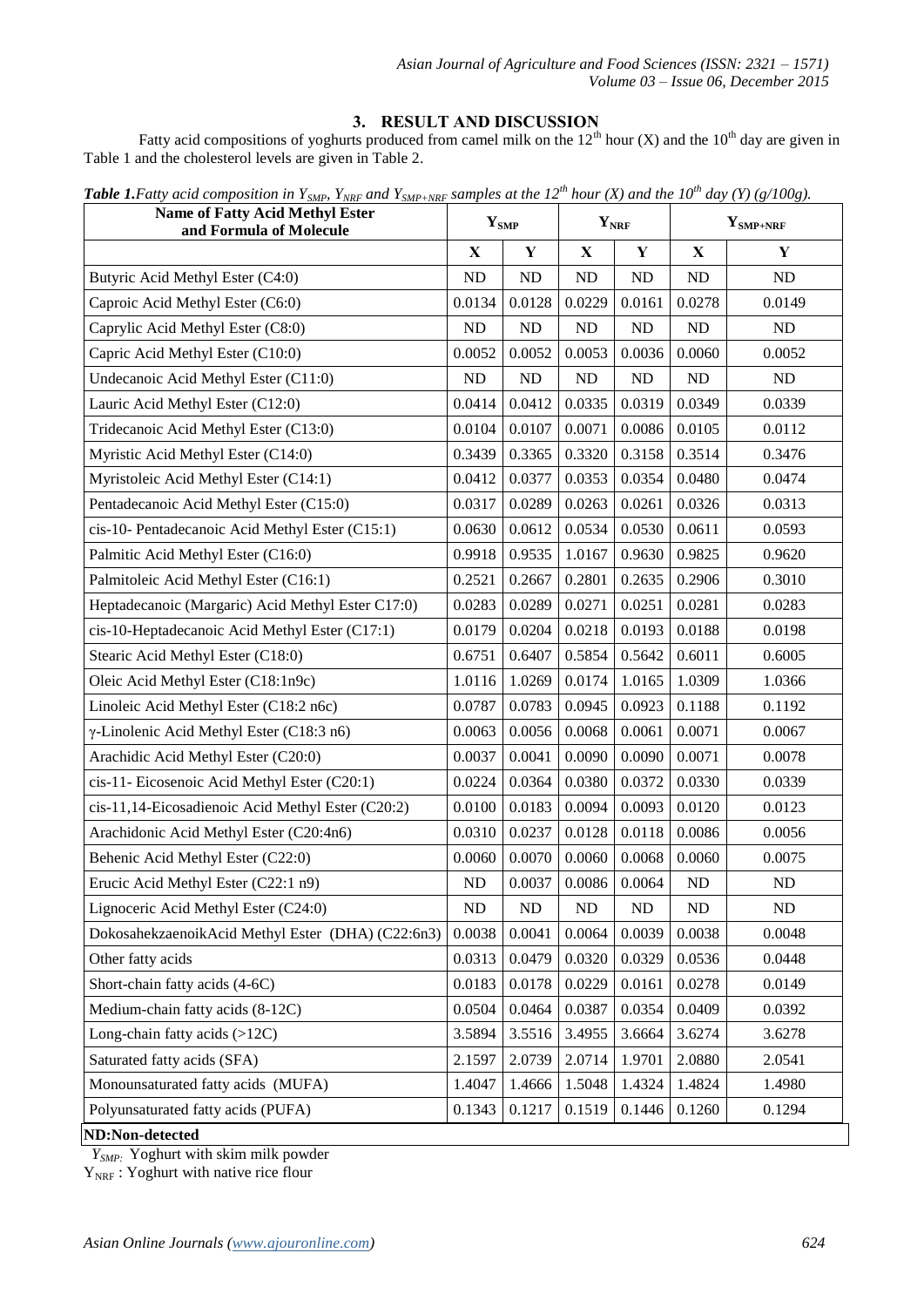Camel milk fatty acid composition varies depending on type of camel, regional, seasonal and nutritional differences; the milk fatty acid composition in turn is a determinant for the fatty acid composition of the product[29, 30]. In this study, between the  $12^{th}$  hour and the  $10^{th}$  day of the storage, short [4-6C), medium [8-12C) and saturated fatty acids (SFA) decreased in all samples and long chain fatty acids (>12C) increased in Y<sub>NRF</sub>and Y<sub>SMP+NRF</sub>. Also, monounsaturated fatty acids (MUFA) increased in  $Y_{\text{SMP}}$  (4.73%)and  $Y_{\text{SMP+NRF}}$  (1.56%) while poly-unsaturated fatty acids (PUFA) decreased by 9.38% in Y<sub>SMP</sub> andincreased by 2.69% in Y<sub>SMP+NRF</sub> throughout the storage. Regarding Y<sub>NRF</sub>, it was also found that the amount of MUFA and PUFA ratios decreased during storage.

DHA levels increased in  $Y_{\text{SMP+NRF}}$  and  $Y_{\text{SMP}}$  throughout the storage; the highest increase was determined in  $Y_{\text{SNP+NRF}}$  (23.07%). DHA levels decreased in  $Y_{\text{NRF}}$ . In yoghurt samples, palmitic acid, γ-linolenic acid and arachidonic acid levels decreased throughout the storage. Oleic acid levels increased in  $Y_{SMP}$  and  $Y_{SMP+NRF}$ , while they decreased in  $Y_{NRF}$ . Linoleic acid levels increased in  $Y_{NRF+NEF}$  but decreased in other samples. As a result, in yoghurt samples produced from camel milk, especially in  $Y_{\text{SMP+NEF}}$ , fatty acids which have beneficial effects(DHA (C22: 6n3), oleic acid (C18:1n9c), linoleic acid (C18:2 n6c), MUFA, PUFA) levels increased throughout the storage, while SFA, which has deleterious effects, decreased. In Y<sub>SMP</sub>, MUFA, DHA and oleic acid levels increased while SFA and PUFA levels decreased.

| $\frac{1}{2}$ SMP |       | $ -$<br><sup>1</sup> NRF | $\mathbf{I}$ SMP+NRF      |      |                        |
|-------------------|-------|--------------------------|---------------------------|------|------------------------|
| $\overline{ }$    |       | $\overline{\phantom{a}}$ |                           | . .  |                        |
| 11.83             | 11.46 | $\sim$ $\sim$<br>9.58    | $\sim$<br>. .<br><i>,</i> | 8.81 | -<br><u>.,</u><br>0.14 |

*Table 2. Cholesterol levels in Y<sub>SMP</sub>*, Y<sub>NRF</sub> and Y<sub>SMP+NRF</sub> samples at the 12<sup>th</sup> hour (X) and the 10<sup>th</sup> day (Y) (g/100g).

It was determined that cholesterol levels decreased in yoghurt samples throughout the storage. Accordingly, the highest decrease from the 12<sup>th</sup> hour to the 10<sup>th</sup> day was 7.60% in Y<sub>SMP+NRF</sub>, 3.86% in Y<sub>NRF</sub>, and 3.12% in Y<sub>SMP</sub>, respectively. The relationship between colloid type/ratio and cholesterol levels and the relationship between colloid type/ratio and storage were both found to be significant (p<0.05) (Table 2). Cholestrol level of camel milk has been reported to be higher than that of cow's milk by some researchers[30,31], while others have reported it to be lower[12,32].

Yoghurt is described as a functional food[33]. The increase in beneficial fatty acids, decrease in deleterious fatty acids, and the highest decrease in cholesterol levels throughout the storage period in  $Y_{SNP+NF}$  show that using NRF and SMP together improves the functional properties of the yoghurt. The results demonstrated that solitary use of SMP and especially NRF did not have such an effect.

Cholesterol levels decreased significantly in YSMP+NRF and beneficial fatty acids increased whereas deleterious fatty acids decreased. In this study, unaccompanied use of rice flour in yoghurt production was not possible. However, it was concluded that it is possible to produce yoghurt from camel milk with the addition of 4.5% SMP and 4.5% NRF containing low levels of amylose (18.22%).

# **4. REFERENCES**

[1]Shirai K, Guerrero I, Huerta S, Saucedo G, Castillo A, Gonzalez R.O, Hall GM. ( 2001).Effect of initial glucose concentration and inoculation level of lactic acid bacteria in shrimp waste ensilation.Enzyme Microb Technol., 28: 446– 452.

[2]Tamime AY, Robinson RK. (2007).Tamime and Robinson's Yoghurt Science and Technolo. Woodhead Publishing, ISBN: 978-1-84569-213-1.808.

[3] Lucey JA. (2004).Cultured dairy products: an overview of their gelation and texture properties. In. J. Dairy Techn., 57: 2-3.

[4]Vuyst L.(2000). Technology Aspects Related to the Application of Functional Starter Cultures. Food TechnoloBiotech, 38 (2): 105–112.

[5] El-Hatmi H, Girardet JM, Gaillard JL, Yahyaoui MH, Attia H. ( 2007).Characterisation of whey proteins of camel (Camelusdromedarius) milk and colostrum. Small Ruminant Research, 70: 267–271.

[6] Shabo Y,Barzel R, Margoulis M, Yagil R.(2005). Camel milk for food allergies in children. Immunology and Allergy, 7: 796–798.

[7] El-Agamy EI, Nawar N. (2000). Nutritive and immunological values of camel milk: A comparative study with milk of other species. In: Proc. 2nd International Camelid Conference, Agroecons, Camelid Farm, Almaty, Kazakhstan

[8] Hamad EM, Abdel-Rahim EA, Romeih EA. (2011). Beneficial Effect of Camel milk Liver and kidneys function in diabetic sprague-dawles rats. International Journal of Dairy Science, 6 (3): 190-197.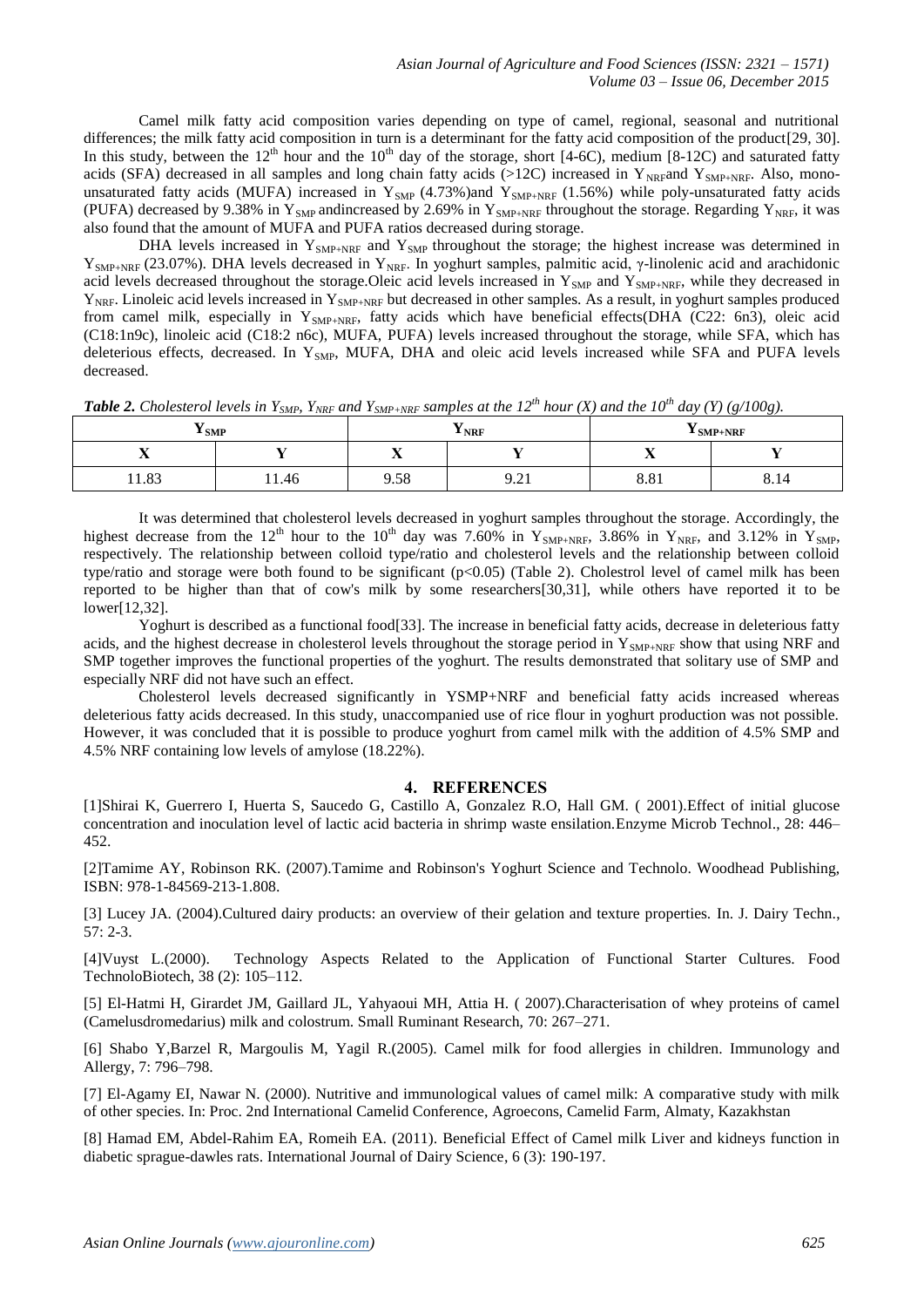[9] El-Agamy EI, Ruppanner R, Ismail A, Champagene CP, Assaf R.(1992).Antimicrobial and antiviral activity of camel milk protective proteins. Journal of Dairy Research, 59: 169-175

[10]Afifi MEM.(2010). Effect of Camel's Milk on Cisplatin-Induced Nephrotoxicity in Swiss Albino Mice. American Journal of Biochemistry and Biotechnology, 6 (2): 141-147.

[11] Laila Y, Ayadhi AL, Elamin NE. Camel Milk as a Potential Therapy as an Antioxidant in Autism Spectrum Disorder (ASD).( 2013). Evidence Based Complementary and Alternative Medicine,, 8: 11-17.

[12] Agrawal RP, Kochar DK,Sahani MS, Tuteja FC, Ghrui SK.(2004).Hypoglycaemic activity of camel milk in streptozotocin induced diabetic rats. International Journal of Diabetes Developing Countries, 24: 47-49.

[13] Salih MM, Hamid OIA.(2013). Effect of Fortifying Camel's Milk with Skim Milk Powder on the Physicochemical, Microbiological and Sensory Characteristics of Set Yoghurt. Advance Journal of Food Science and Technology, 5(6): 765-770.

[14]Attia H, Kherouatou N, Dhouib A. (2001). Dromedary milk lactic acid fermentation: microbiological and rheological characteristics. Journal of Industrial Microbiology and Biotechnology, 26(5): 263-270.

[15] Al-Otaibi MM, El-Demerdash H. (2013). Nutritive value and characterization properties of fermented camel milk fortified with some date palm products chemical, bacteriological and sensory properties. Int. J. Nutr.Food Sci., 2(4): 174- 180.

[16]Muliro PS, Shalo PL, Kutima PM.(2013).Optimization of camel milk coagulum formation and consumer preference. African J. Food Sci.Tech., 4(8): 176-181.

[17]Shori AB, Baba AS, Misran M, Tan HW.( 2013).Enrichment of yogurt made from camel milk with Allium sativumand Cinnamomumverum: Influence on syneresis, water holding capacity, exopolysaccharides and rheological properties. Camel-International Journal of Veterinary Science, 1(1): 51-63.

[18]Hashim IB, Khalil AH, Habib H.( 2008).Quality and acceptability of a set-type yogurt made from camel milk. Journal of Dairy Science, 92(3): 857–862 .

[19] Singh N, Sandhu KS, Kaur M. (2005). Physicochemical properties ıncluding granular morphology, amylose content, swelling and solubility, thermal and pasting properties of starches from normal, waxy, high amylose and sugary corn. Progress in Food Biopolymer Research, 1: 44-54 .

[20] Tester RF, Karkalas J, Qi X. (2004). Starch structure and digestibility Enzyme-Substrate relationship. World's Poultry Science Journal, 60: 186-195.

[21]Dipti SS, Hossain ST, Bari MN, Kabir KA.(2002). Physicochemical and Cooking Properties of Some Fine Rice Varieties. Pakistan Journal of Nutrition, 1 (4): 188-190.

[22] Singh V, Okadome H, Toyoshima H, Isobe S, Ohtsubo K. (2000). Thermal of physicochemical properties of rice grain, flour and starch. Journal of Agriculture and Food Chemistry, 48: 2639-2647.

[23]Lawal OS, Lapasin R, Bellich B, Olayiwola TO, Cesaro A, Yoshimura M, Nishinari K.(2011). Rheology and functional properties of starches isolated from five improved rice varieties from West Africa. Food Hydrocolloids, 25 (7): 1785-1792.

[24] Schmidt KA, Herald TJ, Khatib KA.(2001).Modıfıed Wheat Starches Used As Stabılızers In Set-Style Yogurt. Journal of Food Quality, 24: 421-434.

[25]Odenigbo AM, Ngadi M, Ejebe C, Nwankpa C, Danbaba N, Ndindeng S, Manfu J.(2013). Study on the gelatinization properties and amylose content of rice varieties from Nigeria and Cameroun. International Journal of Nutrition and Food Sciences, 2(4): 181-186.

[26] International Standard(ISO 11870) (IDF 152:2009). (2009).Milk and milk products- Determination of fat content-General guidance on the use of butyrometric methods.

[27] AOCS (2009).AOCS Official Method Ce 2-66. Preparation of Methyl Esters of Fatty Acids

[28] Ossa EM, De La Huber W, Molero A, Pereyra C.(1995). Determination of cholesterol in milk fat by supercritical fluid chromatography. Journal of Chromatography A, 715: 333-336.

[29]Chilliard Y, Ferlay A, Mansbridge RM, Doreau M. (2000). Ruminant milk fat plasticity: nutritional control of saturated, polyunsaturated, trans and conjugated fatty acids. Ann Zootech, 49: 181–205.